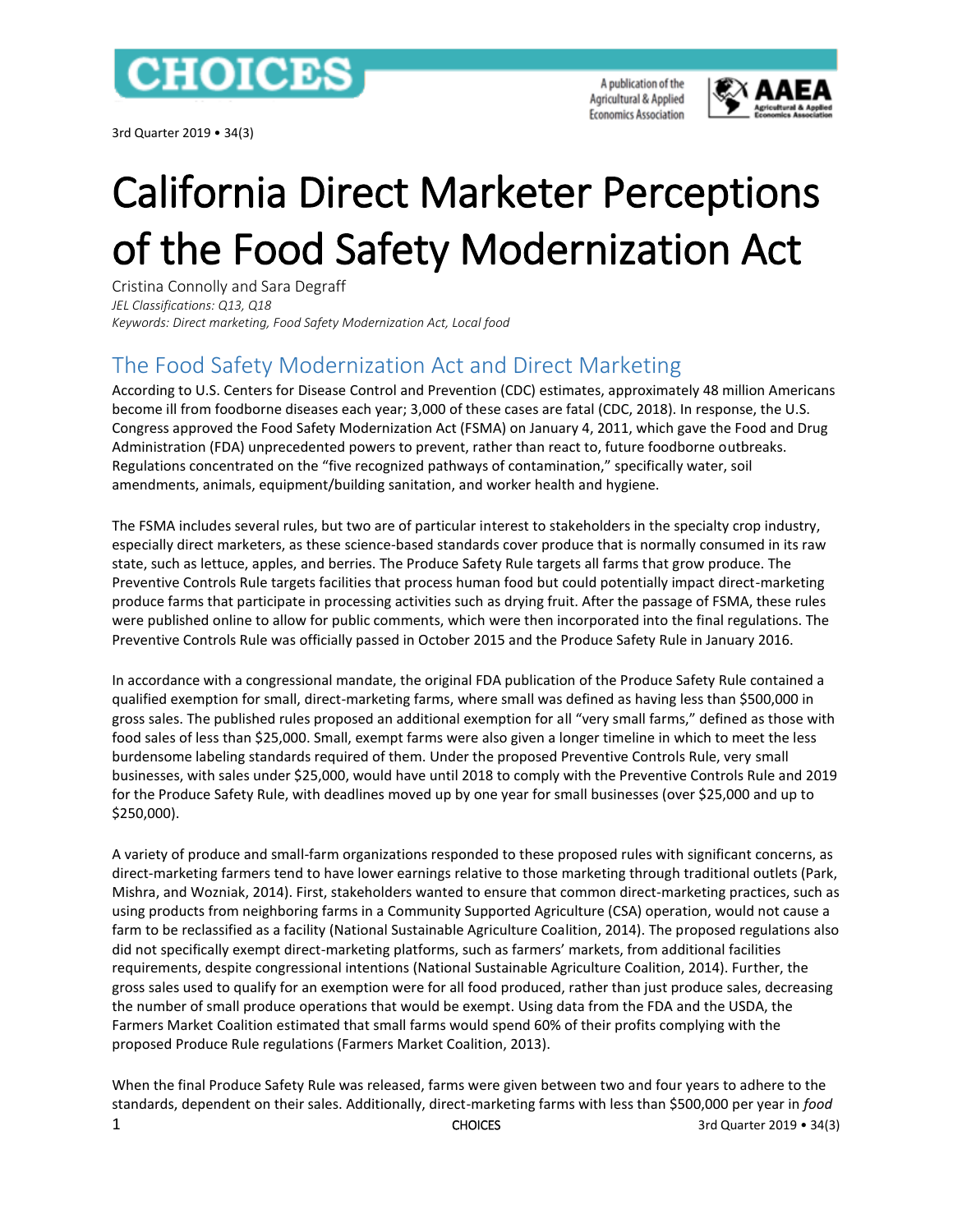sales would still receive a qualified exemption with reduced requirements, and all farms with annual *produce* sales less than \$25,000 were fully exempt. Under a qualified exemption, farms must still maintain all recordkeeping elements and follow specific labeling requirements. The FDA maintained its ability to remove an exemption if there was a food outbreak investigation directly linked to the farm or the FDA found it necessary for any reason related to public health. Small businesses (\$250,000–\$500,000 in *produce* sales) would have until 2019 to comply and very small businesses (\$25,000–\$250,000) had until 2020. In their final Preventive Controls Rule, the FDA explicitly exempted farms that do nonfarming processing activities to sell directly to consumers, including activities such as CSAs and roadside stands.

Though the final Produce Safety Rule addressed stakeholder comments regarding compliance costs, the publication also stated that "because small farms will bear a large portion of the costs, FDA concludes that the final rule will have a significant impact on a substantial number of small entities" (80 FR 74353). Specifically, these cost estimates include \$2,885 for very small farms and \$15,265 for small farms (Collart, 2016), which is not insignificant given that the average direct-marketing farmer has direct-to-consumer sales of \$9,063 (USDA, 2014). The closure of direct-marketing operations is problematic as direct marketing has the potential to both increase small farm incomes (Detre et al., 2011) and stimulate the local economy (O'Hara and Shideler, 2018). Certain consumers also receive benefits as they perceive locally grown produce to be of superior quality and nutrition (Onozaka, Nurse, and Thilmany McFadden, 2010). Additionally, policy makers have recognized the ability of direct marketing to increase fresh food access in underserved communities, including when Supplemental Nutrition Assistance Program (SNAP) redemptions are allowed at farmers' markets. As such, it is important to understand how directmarketing farmers may react to the new FSMA regulations.

# Survey of Direct-Marketing Farmers

We surveyed California direct-marketing farmers on their reactions to and perceptions of FSMA, specifically their worries and possible actions they might take as a result. We recruited farmers through Local Harvest, an online database where direct-marketing farms can advertise themselves, including location and contact information. We contacted 1,187 farms in California by email in 2016 and asked for their participation in an online survey, resulting in 67 usable responses. All questions were initially piloted with direct-marketing farmers in Columbus, Ohio, and San Luis Obispo, California.

The demographics of direct-marketing respondents reflect national trends, though a greater percentage of the sample was female. Compared to the 2012 USDA Agricultural Census, 52% of the sample had one operator, relative to 49% nationwide; 51% participated in a profession other than farming, compared to 52% nationally. The USDA's 2015 *Local Food Marketing Practices Survey* found that 38% of those involved in direct-marketing decisions were women, compared to 50% in the respondent sample (USDA, 2016); 13% of the sample was under 35 years of age, which is slightly larger than the USDA value of 9%.

## How Direct-Marketing Farmers Feel about FSMA

Table 1 reports respondent beliefs regarding FSMA. For each question, we report the number of farmers who answered that question (*N*), as well as the percentage of those respondents that selected each response (%). Nearly 39% of the sample were not familiar with the FSMA. Survey respondents were given information about the legislation, including that it was a federal law, incorporated some degree of exemptions for direct-marketing operations, and was still in the revision process. We report results for both the total sample as well as those farmers who already knew about the regulations. Across the board, respondents generally felt that the act was unnecessary, and they were skeptical of its ability to improve food safety outcomes. Despite this, there was a reluctance to advocate for extensive exemptions, with only 36% of respondents suggesting exemptions for directmarketing farms, relative to 61% for small farms; the values were slightly higher among farmers who were already familiar with FSMA. The average respondent defined small farms as having a gross annual sales threshold of \$354,310, which is actually lower than the final FDA value of \$500,000. Farmers were then asked to select *all* their potential concerns about, and responses to, the legislation. Farmers were most worried about compliance costs and accompanying paperwork. The most common response to FSMA was to not expand rather than reduce production.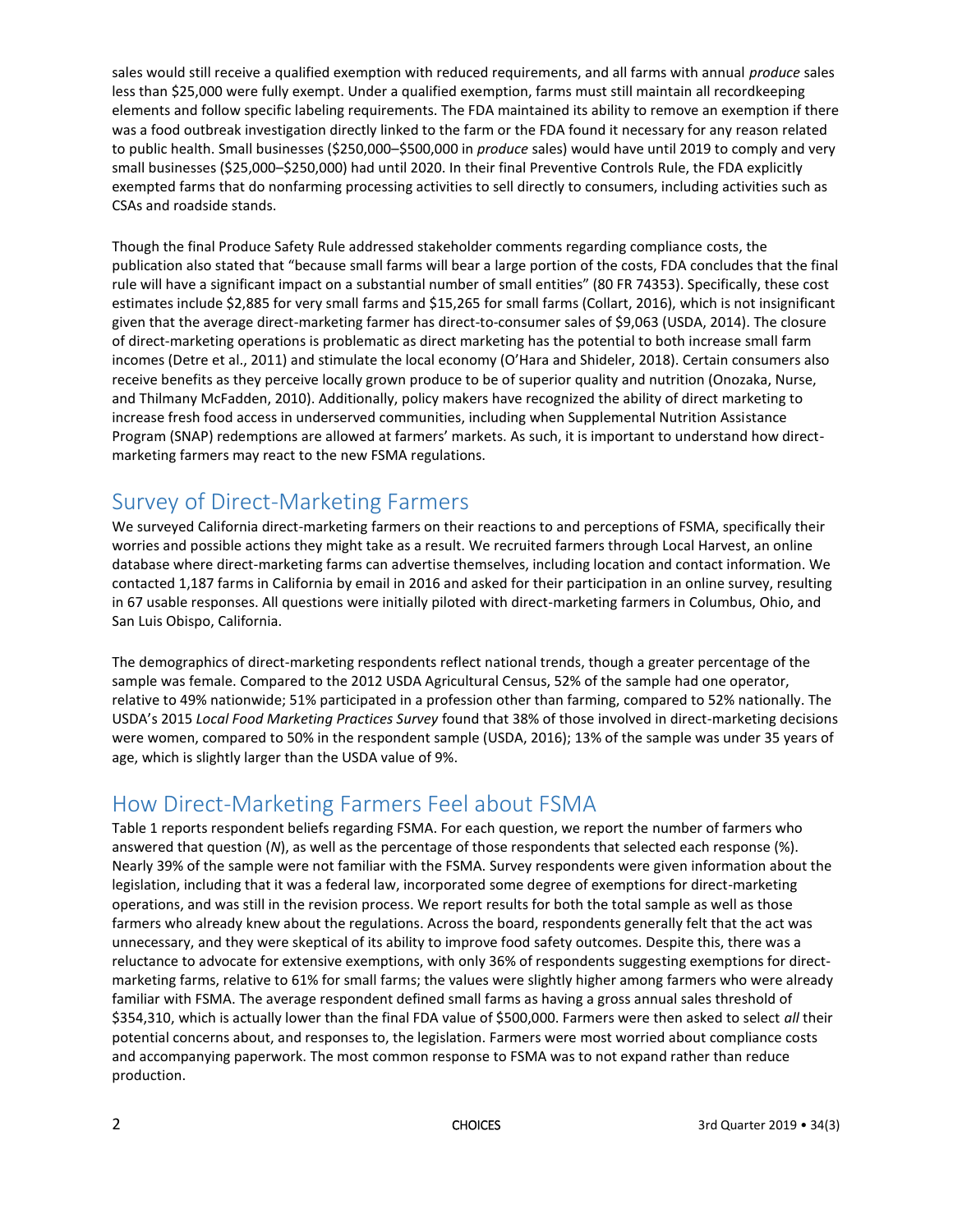| Table 1. Beliefs Regarding the Food Safety Modernization Act (FSMA) |  |
|---------------------------------------------------------------------|--|
|---------------------------------------------------------------------|--|

|                                                                  |    |           | Only participants who<br>were familiar with FSMA |           |  |  |
|------------------------------------------------------------------|----|-----------|--------------------------------------------------|-----------|--|--|
| Question                                                         | Ν  | 96        | Ν                                                | 96        |  |  |
| Are you familiar with FSMA?                                      |    |           |                                                  |           |  |  |
| Yes                                                              | 41 | 61.2      |                                                  |           |  |  |
| No                                                               | 26 | 38.8      |                                                  |           |  |  |
|                                                                  |    |           |                                                  |           |  |  |
| Did you comment on the FDA website?                              |    |           |                                                  |           |  |  |
| Yes                                                              | 13 | 19.4      | 13                                               | 31.7      |  |  |
| No                                                               | 54 | 80.6      | 28                                               | 68.3      |  |  |
|                                                                  |    |           |                                                  |           |  |  |
| Do you feel additional foodborne illness protections are needed? |    |           |                                                  |           |  |  |
| Yes                                                              | 12 | 17.9      | 7                                                | 17.1      |  |  |
| No                                                               | 55 | 82.1      | 34                                               | 83.0      |  |  |
|                                                                  |    |           |                                                  |           |  |  |
| Do you believe FSMA will improve food safety?                    |    |           |                                                  |           |  |  |
| Yes                                                              | 15 | 25.0      | 10                                               | 24.4      |  |  |
| No                                                               | 45 | 75.0      | 31                                               | 75.6      |  |  |
|                                                                  |    |           |                                                  |           |  |  |
| Do you feel there should be exemptions for                       |    |           |                                                  |           |  |  |
| Small farms                                                      | 41 | 61.2      | 28                                               | 77.8      |  |  |
| Small direct-marketing farms                                     | 36 | 53.7      | 25                                               | 69.4      |  |  |
| All direct-marketing farms                                       | 24 | 35.8      | 15                                               | 41.7      |  |  |
|                                                                  |    |           |                                                  |           |  |  |
| What concerns do you have about FSMA?                            |    |           |                                                  |           |  |  |
| Gross sales will not exempt me                                   | 4  | 7.3       | 4                                                | 10.5      |  |  |
| Compliance costs too large to remain profitable                  | 45 | 81.8      | 30                                               | 79.0      |  |  |
| Valued-added products will prevent exemption                     | 6  | 10.9      | 4                                                | 10.5      |  |  |
|                                                                  |    |           |                                                  |           |  |  |
| What aspects of FSMA are you most worried about?                 |    |           |                                                  |           |  |  |
| Understanding all the requirements                               | 42 | 62.7      | 26                                               | 66.7      |  |  |
| Water testing                                                    | 19 | 28.4      | 15                                               | 38.5      |  |  |
| Paperwork                                                        | 42 | 62.7      | 30                                               | 76.9      |  |  |
| Manure composting                                                | 14 | 20.9      | 11                                               | 28.2      |  |  |
| Monitoring of wildlife                                           | 22 | 32.8      | 17                                               | 43.6      |  |  |
| Need to separate grazing and crop planting                       | 15 | 22.4      | 11                                               | 28.2      |  |  |
| Ability of FDA to remove exemption                               | 23 | 34.3      | 15                                               | 38.5      |  |  |
| Effect of selling products from other farms                      | 7  | 10.5      | 3.                                               | 7.7       |  |  |
|                                                                  |    |           |                                                  |           |  |  |
| What might you do in response to FSMA?                           |    |           |                                                  |           |  |  |
| Reduce production                                                | 15 | 22.4      | 9                                                | 22.5      |  |  |
| Not expand production                                            | 19 | 28.4      | 12                                               | 30.0      |  |  |
| Remove value-added products                                      | 9  | 13.4      | 6                                                | 15.0      |  |  |
| Remove livestock                                                 | 3  | 4.5       | 2                                                | 5.0       |  |  |
| Offer only "raw" products                                        | 6  | 9.0       | з                                                | 7.5       |  |  |
|                                                                  |    |           |                                                  |           |  |  |
|                                                                  | Ν  | Mean      | Ν                                                | Mean      |  |  |
| What annual gross sales amounts would you consider a small farm? |    |           |                                                  |           |  |  |
|                                                                  | 42 | \$354,310 | 29                                               | \$355,172 |  |  |
|                                                                  |    |           |                                                  |           |  |  |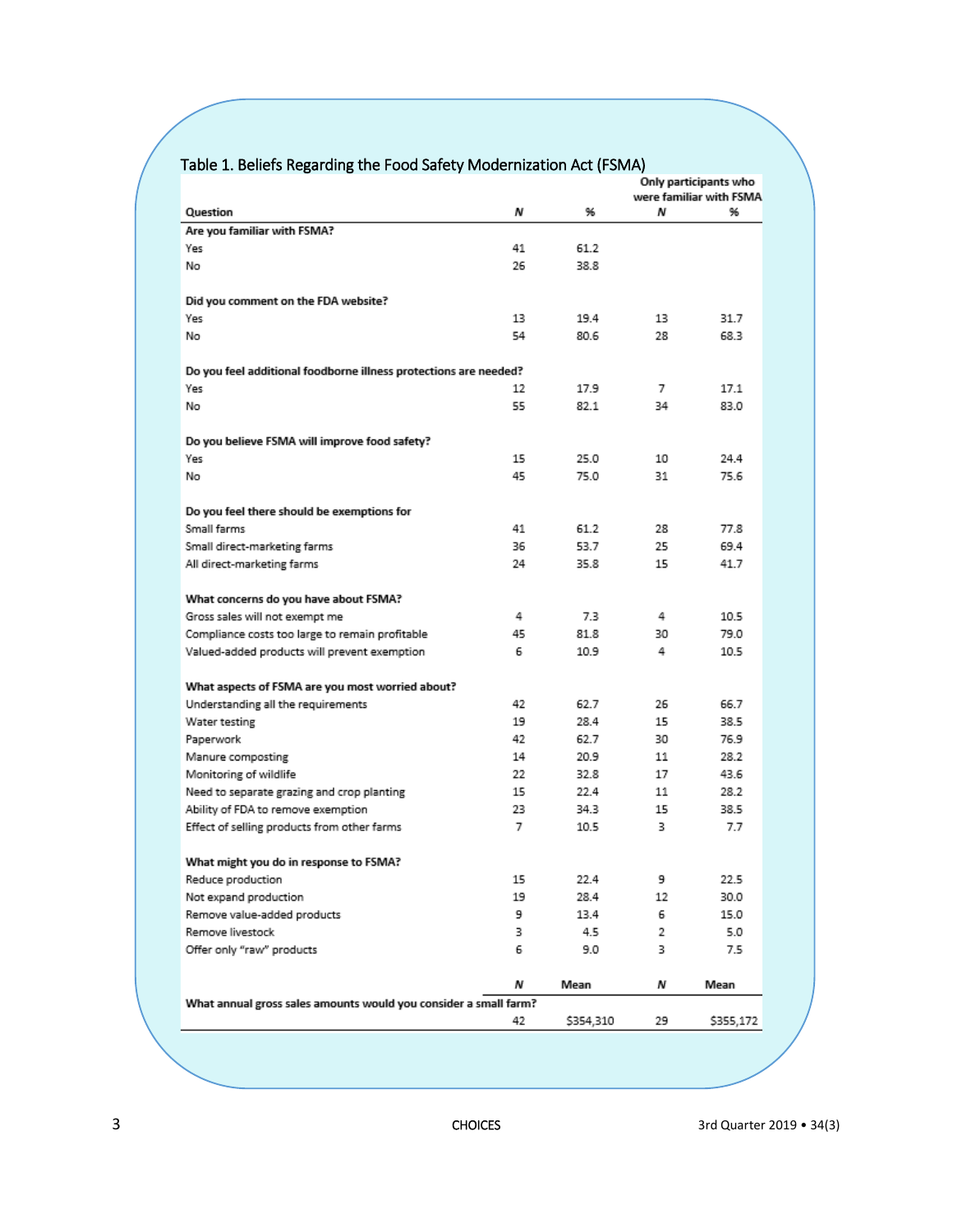We performed subsequent analyses to better understand how different types of farmers perceived FSMA. Table 2 reports all the categories that were significantly different from each other, using Pearson  $\chi^2$  tests. Farmers were first categorized by professional diversification and type of market participation. There appear to be several differences between farmers who earned income from professions other than farming and those that did not. A higher percentage of respondents whose sole profession was farming believed all direct-marketing farms should be exempt from FSMA, while a higher percentage of those who had a second profession instead suggested exemptions for only small farms and small farms that participate in direct-marketing. Additionally, those who participated in professions other than farming worried about the water and wildlife requirements at a greater rate than those for whom farming was the sole profession. A greater percentage of farmers who sold in both urban and rural markets were familiar with FSMA and worried about the manure requirements, while a smaller percentage intended to remove livestock in response to the policy, relative to farmers who sold solely in rural or solely in urban areas. This difference in concerns about manure requirements appears to be driven by rural marketers, who worried at a greater rate than those who participated in urban markets. Conversely, a greater percentage of urban marketers were worried about the FDA's ability to remove the direct-marketing exemption.

|                                      | <b>Farming is Sole Profession</b> | <b>Farming is Not Sole</b>     | Pearson x <sup>2</sup> |
|--------------------------------------|-----------------------------------|--------------------------------|------------------------|
| <b>FSMA Question</b>                 |                                   | Profession                     |                        |
| Small farms should be exempt         | 59.3%                             | 85.7%                          | $0.028**$              |
| Small, direct farms should be exempt | 48.2%                             | 78.6%                          | $0.019**$              |
| Direct farms should be exempt        | 55.6%                             | 21.4%                          | $0.009***$             |
| Worried about water requirements     | 20.0%                             | 43.3%                          | $0.066*$               |
| Worried about wildlife requirements  | 24.0%                             | 50.0%                          | $0.048**$              |
|                                      | Participates in Both              | Participates in Urban OR       |                        |
|                                      | <b>Markets</b>                    | Rural                          |                        |
| Familiar with FSMA                   | 72.2%                             | 48.4%                          | $0.046**$              |
| Worried about manure requirements    | 33.3%                             | 12.0%                          | $0.060*$               |
| FSMA response remove livestock       | 0.0%                              | 11.5%                          | $0.045**$              |
|                                      | Participates in Urban             | Participates in Only           |                        |
|                                      | <b>Markets</b>                    | Rural                          |                        |
| Worried about manure requirements    | 5.9%                              | 31.7%                          | $0.036**$              |
|                                      | <b>Participates in Rural</b>      | Participates in Only           |                        |
|                                      | <b>Markets</b>                    | Urban                          |                        |
| Worried about removing exemption     | 0.0%                              | 46.0%                          | $0.014**$              |
|                                      | No College Degree                 | At Least a College             |                        |
|                                      |                                   | Degree                         |                        |
| Worried about paperwork              | 50.0%                             | 78.6%                          | $0.040**$              |
|                                      | <\$100,000 in Annual              | >\$100,000 in Annual           |                        |
|                                      | Income                            | Income                         |                        |
| Familiar with FSMA                   | 56.1%                             | 79.0%                          | $0.088 +$              |
| Direct farms should be exempt        | 50.0%                             | 22.2%                          | $0.050*$               |
|                                      | <b>Multi-Generation Farmer</b>    | <b>First-Generation Farmer</b> |                        |
| Direct farms should be exempt        | 25.0%                             | 53.0%                          | $0.033**$              |
|                                      | <50 Acres                         | ≥50 Acres                      |                        |
| Small, direct farms should be exempt | 73.0%                             | 45.0%                          | $0.037**$              |
| Worried about wildlife requirements  | 46.2%                             | 21.1%                          | $0.064*$               |

#### [Table 2. Differences in Awareness and Perceptions of FSMA by Farmer Type](http://www.choicesmagazine.org/UserFiles/image/ConnollyTable2.png)

Note: Only significantly different results are reported. \*,\*\*,\*\*\* denote significance at the 10%, 5% and 1% level, respectively.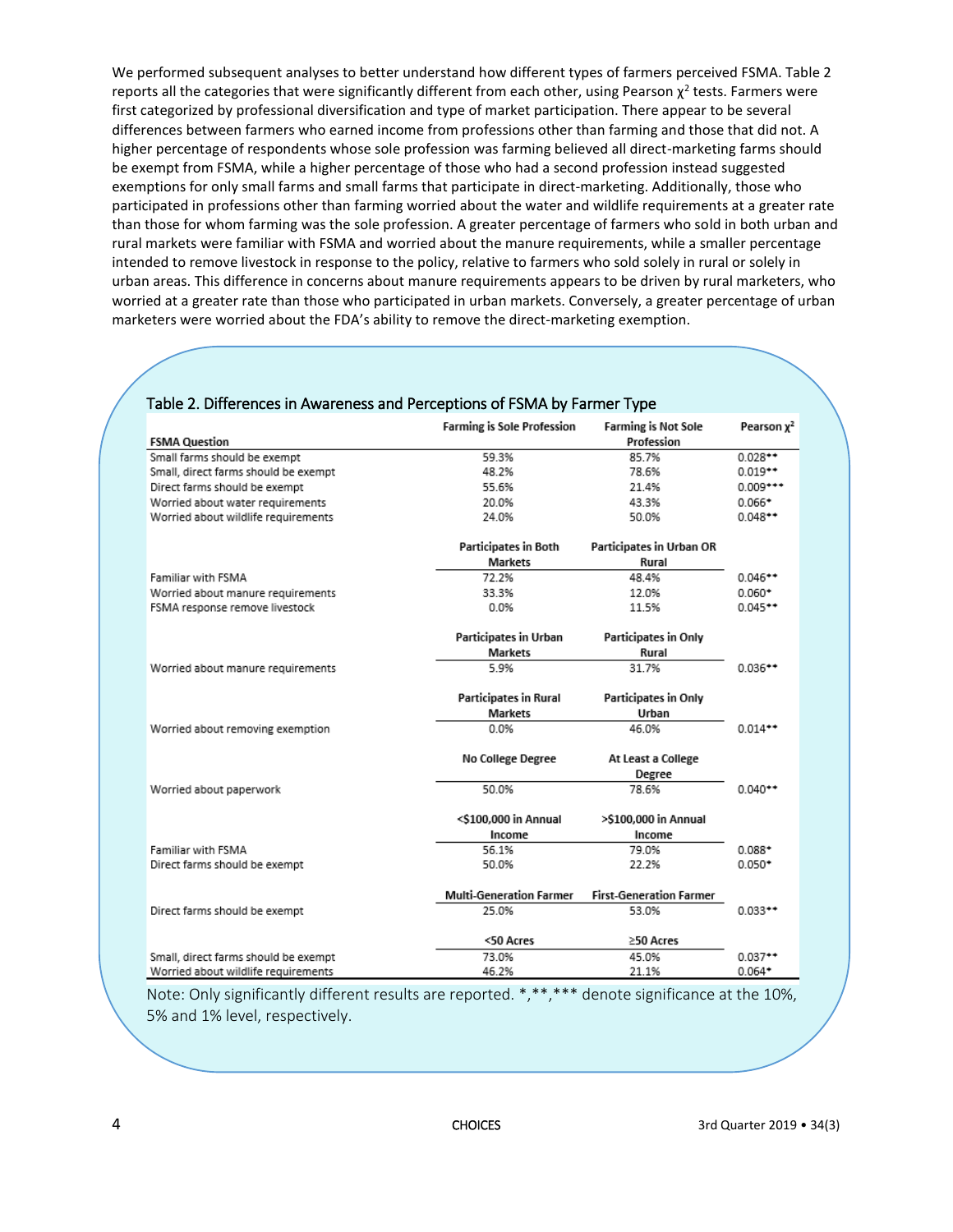Education also impacted farmer perceptions, as 79% of those with a college degree were concerned about the FSMA paperwork requirements, relative to 50% of those with no college degree. A greater percentage of higherincome respondents were familiar with FSMA, while a lower percentage believed that all direct-marketing farms should be exempt from the regulations. Over half of first-generation farmers believed that all direct-marketing farms should be exempt from the regulations, compared to 25% of those that came from farming families. There were slight differences between large and small farms, with a greater percentage of owners of farms less than 50 acres in size suggesting that small, direct-marketing farms should be exempt and worrying about the wildlife requirements of the bill.

The biggest takeaway is how unconcerned farmers appear to be about the FSMA, despite an overall negative view of it. Nearly 39% of the sample was not familiar with FSMA, which subsequent analysis showed did not differ by farm size, suggesting that being exempt is not an explanation for this finding. While the smallest farms have until 2020 to comply with FSMA, there is still a surprising lack of knowledge about it. Higher rates of higher-income farmers and those that sold in both urban and rural areas were familiar with FSMA, potentially because those that travel to urban markets were more likely to have higher-income operations and also be more concerned with food safety. It is also possible that urban marketing leads to increased interaction between farmers and thus information sharing, a relationship that could warrant further study. Less than 20% of the sample felt that additional food safety regulations were needed, and this belief did not differ by type of farmer; this is in line with the attitudes expressed during interviews that foodborne illness outbreaks were primarily a problem for largescale operations.

Turning to the types of farms that should be exempt from FSMA, there was significant disagreement across farmer categories. For instance, while 61% of the total sample thought there should be exemptions for small farms, 85.7% of those that participated in other professions believed that smaller farms should be exempt. The difference between dedicated farmers and those with a second job is even starker when it comes to exemptions for small, direct-marketing farms. This result is surprising, as only 28% of those with a second profession had farms of fewer than 50 acres. Additionally, this pattern changes when it comes to direct-marketing farms of any size, where dedicated farmers were more likely to call for an exemption. While farm size had little impact on attitudes toward FSMA, a greater percentage of those with smaller farms believed that small, direct-marketing farms should be exempt. Greater rates of those that made less than \$100,000 and first-generation farmers believed that all directmarketing farms should be exempt, although 78% and 75% of them, respectively, had farms of less than 50 acres in size. In general, the preference for exemptions did not seem to be tied to respondents' self-interest.

A greater percentage of farmers who also had other professions were concerned about water and wildlife, as were respondents with smaller operations, perhaps because those aspects are harder to monitor for someone off the farm or with fewer resources. Rural marketers were more worried about manure requirements, urban marketers about the FDA's ability to remove exemptions, and college graduates about paperwork, demonstrating the disparate ways in which this legislation could impact direct-marketing farms.

### **Conclusions**

Overall, it would appear that direct-marketing farmers have concerns about the proposed regulations and expect to either reduce or not expand their operations as a result. The finding that nearly 40% of the sample was unfamiliar with the regulation highlights the need for increased information availability, with an emphasis on the relevant requirements and paperwork expectations. This is an excellent opportunity for collaborations with extension and outreach coordinators as the compliance dates for these operations near (between 2019 and 2020 for qualified exempt farms).

## For More Information

80 FR 74353. 2015. *Standards for the Growing, Harvesting, Packing, and Holding of Produce for Human Consumption*. Washington, DC: U.S. Department of Health and Human Services, Food and Drug Administration, Center for Food Safety and Applied Nutrition.